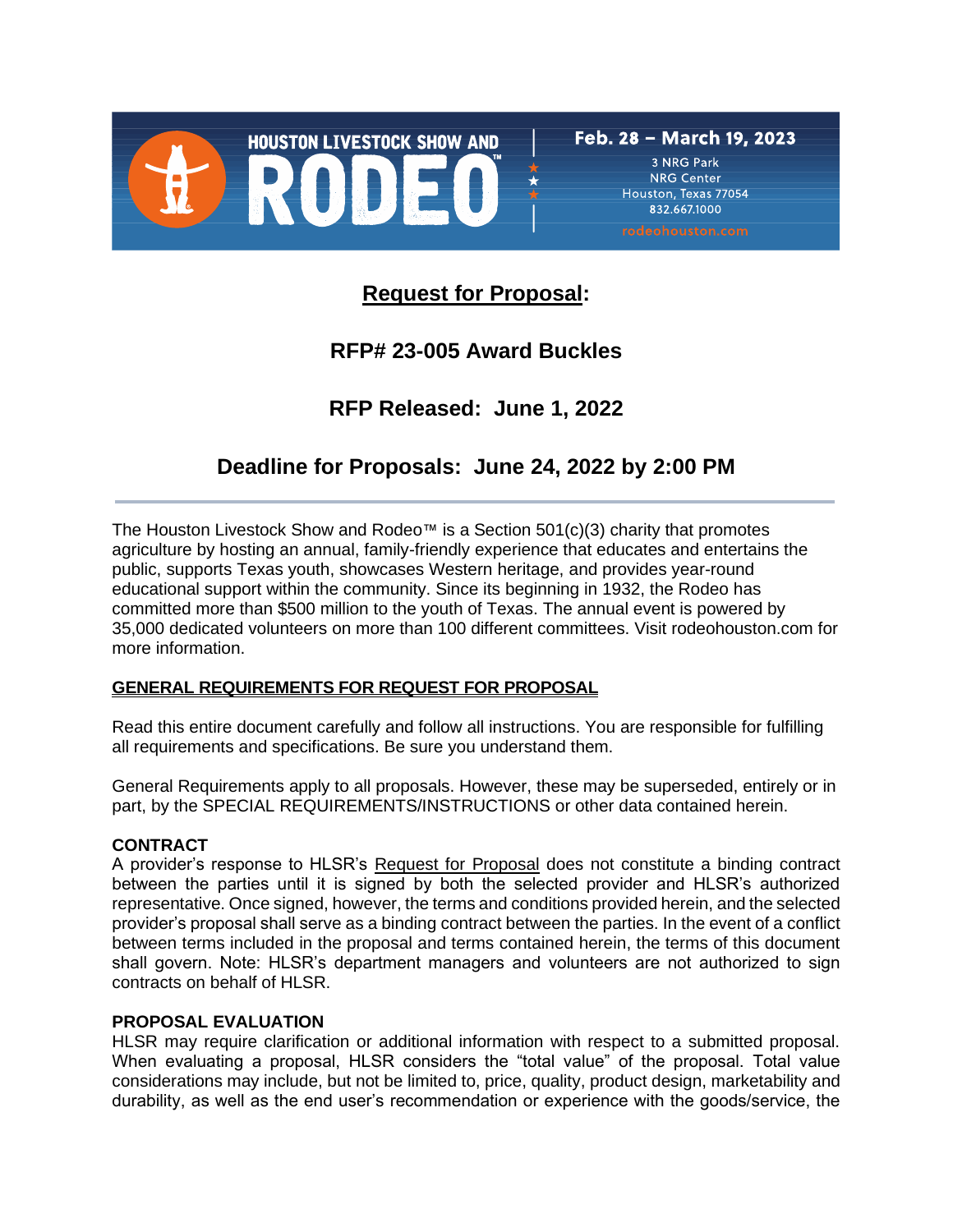provider's present and past performance, financial stability and support of HLSR. Pricing is not the only consideration. All providers will be notified whether or not they are selected. HLSR will not share a provider's specific proposal with other providers.

### **PRICING**

Proposed pricing for all goods/services must be very specific, all-inclusive and firm for the duration of the contract. All administrative fees, shipping, expedited delivery costs, labor, price escalators for multiple year contracts, etc. must be included in the proposal. All shipping, drayage and other charges are to be prepaid by the provider and included in the proposal prices. Moreover, all design work, product set-up, production, repair work, etc. must be done according to HLSR's schedule, which may include weekends, nights and early mornings, at no additional cost to HLSR. HLSR will pay only for goods/services stated on the **Price Sheet unless otherwise agreed to in writing** by both parties before the order is placed or work is started. No price changes, additions, or subsequent qualifications will be honored during the course of the contract.

Vendor shall indicate any exclusion, clarifications, or modifications to the work scope outlined herein with the submittal of their Bid.

In addition, any exclusions, clarifications or modifications to the work scope and/or pricing must be presented to and accepted by Show prior to the execution of a formal contract.

# **TAXES**

HLSR is an I.R.S. Code Section 501(c)(3) organization and claims exemption from all sales and/or use taxes pursuant to Texas Tax Code §151.310, as amended. A tax exemption certificate will be furnished upon written request.

#### **INVOICES**

Invoices must be itemized and consistent with the provider's proposed pricing.

# **TITLE TRANSFER**

Title and risk of loss of goods shall not pass to HLSR until HLSR receives and takes possession of the goods at the point or points of delivery. Receiving times may vary so the provider needs to confirm exact delivery instructions with the department ordering goods/services.

#### **PERMITS AND CODE REQUIREMENTS**

The provider is responsible for submitting, paying for, maintaining, delivering and posting all applicable professional licenses, certifications or permits required by local, state and federal law.

#### **PROVIDER'S EMPLOYEES**

The provider's employees may have access to or interact with minors attending the event. The provider agrees to conduct individual searches using state issued photo identification for all current and potential employees/subcontractors and refuse to allow any person who is listed on any federal, state or local sex offender register or database to provide goods or perform services at HLSR event.

#### **PUBLICATION RIGHTS**

The provider grants permission to HLSR to photograph, video, record, interview or promote the provider and its personnel in conjunction with HLSR activities. The selected provider also understands that any such photographs, videos, recordings, interviews or promotions may be used by HLSR in television, film, audio, video, visual, graphic, printed, and/or social media.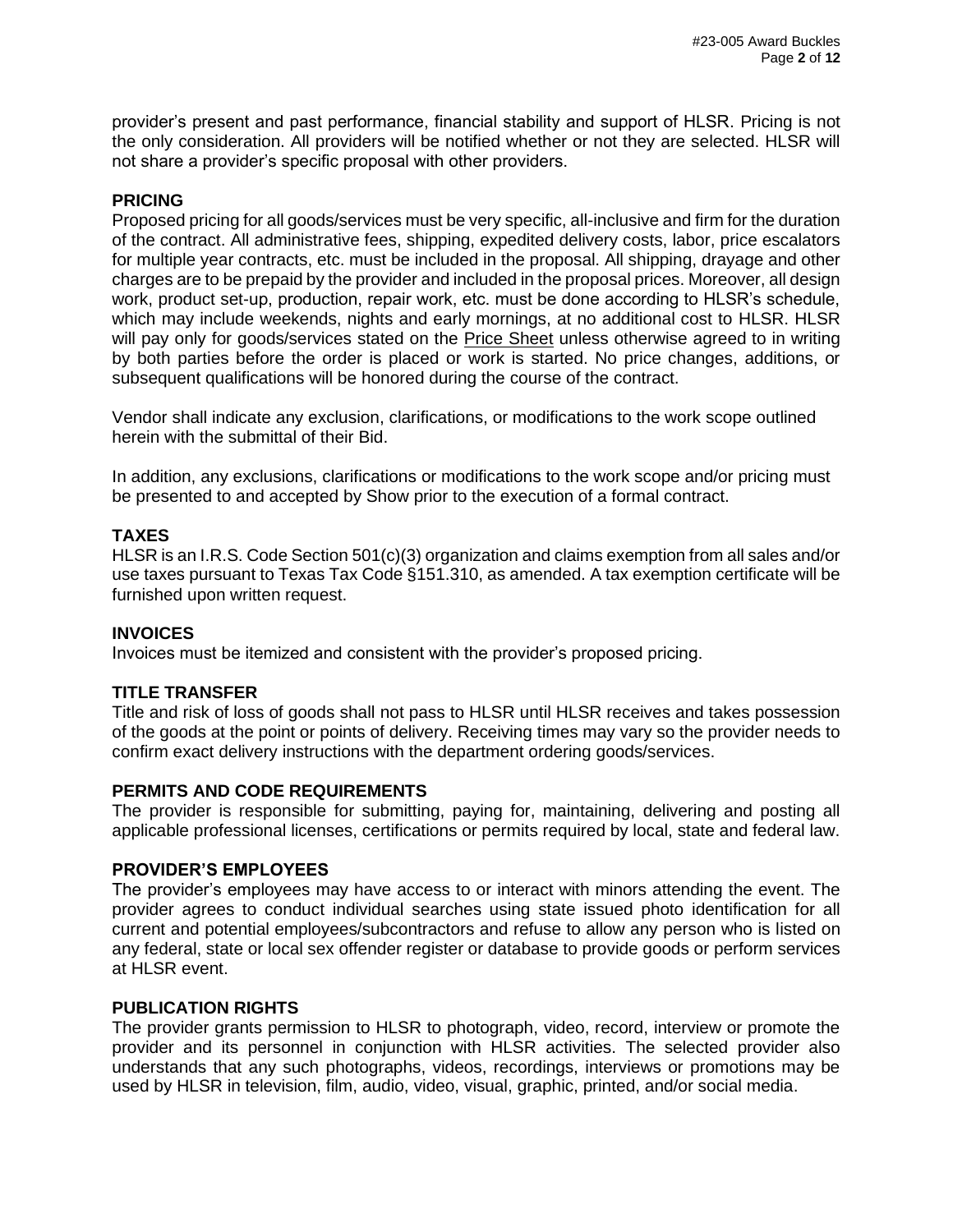#### **INTELLECTUAL PROPERTY**

The provider acknowledges that the names, logos, copyrighted material and trademarks of HLSR are the sole and exclusive property of HLSR (the "HLSR Marks") and nothing herein shall provide the provider any right, title or interest in HLSR Marks. All HLSR Marks included in this Request for Quote are for bidding purposes ONLY. They may not be used for any other purpose, now or in the future, without the express written consent of HLSR's Marketing and Public Relations Department, which may be withheld at its sole discretion.

#### **PROVIDER ADVERTISING, MARKETING AND PROMOTION**

The provider may not promote itself in conjunction with HLSR, use HLSR as a client reference or display HLSR goods in any advertising, marketing or promotional materials. Exceptions may apply to current licensed providers.

#### **INDEMNIFICATION**

The provider hereby RELEASES, ACQUITS AND FOREVER DISCHARGES HLSR, its subsidiaries and affiliates and its and their present and former directors, officers, employees, agents, volunteers, and representatives and the respective heirs, administrators, executors, successors and assigns (collectively, the "HLSR Parties" or individually, an "HLSR Party") from any and all claims, causes of action, suits, judgments, settlements, fees (including reasonable attorneys' fees), expenses and/or demands for personal injury, death and/or property damage, accrued or to accrue in the future, known or unknown, (collectively, "Claims") relating to or arising out of any negligent acts in connection with this Agreement and/or the provider's services performed hereunder, including, but not limited to, the NEGLIGENT ACTIONS OF THE HLSR PARTIES, REGARDLESS OF WHETHER SUCH NEGLIGENCE WAS THE SOLE, PROXIMATE OR PRODUCING CAUSE OF THE CLAIMS. Without limiting the foregoing, the provider agrees that the HLSR Parties shall not be liable to it, its employees, agents, contractors or heirs, administrators, executors, successors or assigns for Claims arising from or related to the Agreement and/or the provider's services performed hereunder.

**THE PROVIDER FURTHER AGREES TO DEFEND, INDEMNIFY AND HOLD HARMLESS THE HLSR PARTIES from any and all claims, causes of action, suits, judgments, settlements, fees (including reasonable attorneys' fees), expenses and/or demands for personal injury, death or property damage, accrued or to accrue in the future, known or unknown, (collectively, "Claims"), including but not limited to Claims resulting from THE HLSR PARTIES' OWN NEGLIGENCE, REGARDLESS OF WHETHER SUCH NEGLIGENCE WAS THE SOLE, PROXIMATE OR PRODUCING CAUSE OF THE CLAIMS; provided, however, that the duty of the provider to defend, indemnify and hold harmless the HLSR Parties shall extend only to Claims arising directly or indirectly from this Agreement and/or Provider's services performed hereunder. The indemnification shall not be limited in any way based on the amount of or type of damages, compensation or benefits payable by or for any claimant under Workers or Workmen's Compensation Acts, Disability Benefits or other applicable benefit acts, if any. The provider's obligations hereunder shall survive the termination of this Agreement. As used herein, "INDEMNIFY" means to agree to assume the HLSR Parties' liability as to any and all claims, causes of action, suits, judgments, settlements, fees (including reasonable attorneys' fees), expenses and/or demands made by, through or under the provider against the HLSR Parties related to the provider's services performed hereunder.**

#### **INSURANCE**

Insurance requirements Exhibit "A" are attached as and incorporated herein for all purposes.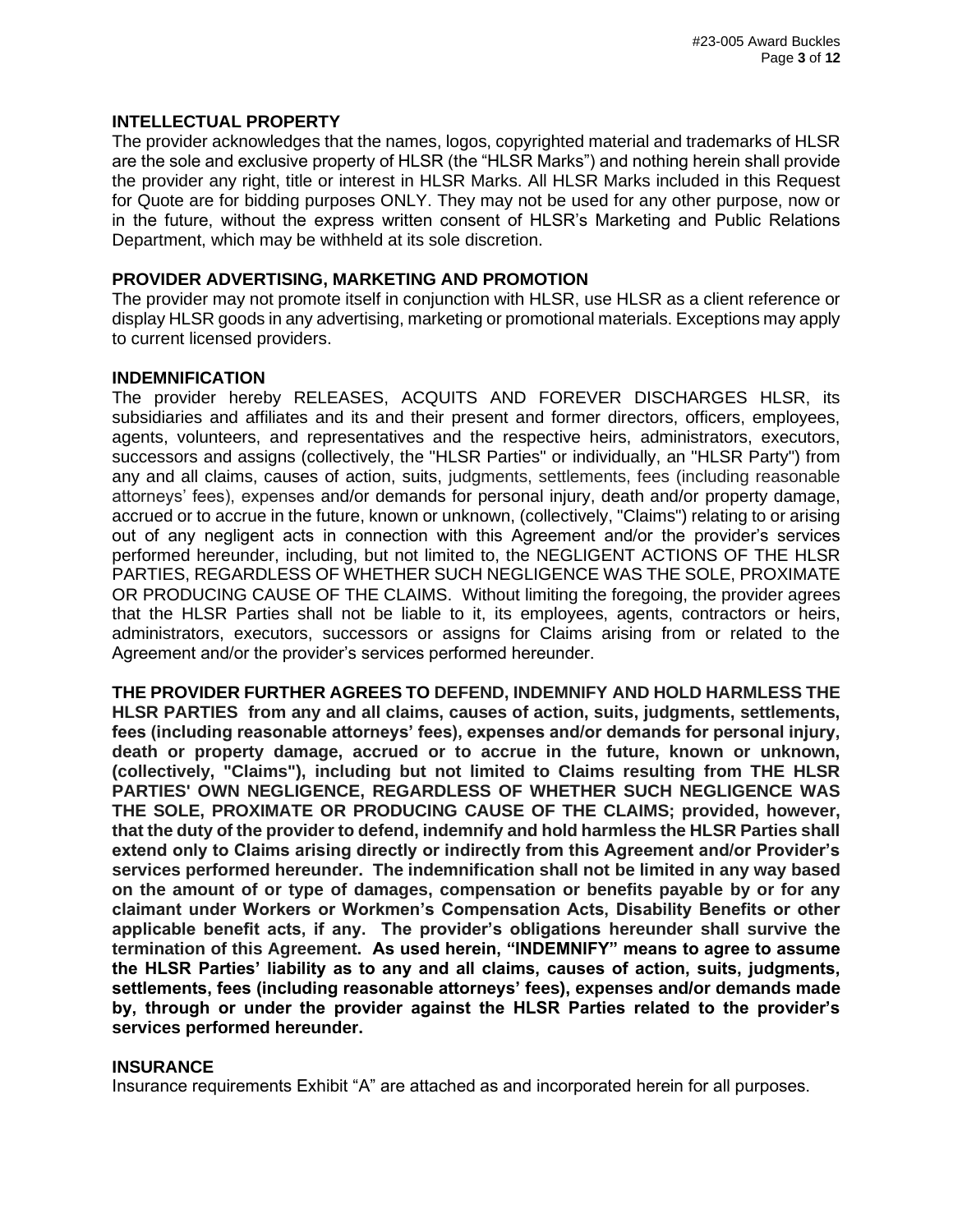# **TERMINATION**

If the provider defaults or fails to perform any of its obligations and such failure is not cured within fifteen (15) days after receiving written notice from HLSR, HLSR may terminate the contract immediately upon written notice to the provider. Default may be construed as, but not limited to, failure to deliver the proper goods and/or services within the proper amount of time, and/or to properly perform any and all services required to HLSR's satisfaction and/or to meet all other obligations and requirements. In the event of insolvency, assignment for the benefit of creditors, bankruptcy proceedings by or against the provider, civil or criminal charges being made against the provider or the provider's management or any change in the management of the provider, HLSR may, at its option, immediately terminate the contract upon written notice to the provider. The provider agrees to give HLSR prompt written notice of the occurrence of any of the aforesaid events.

HLSR may terminate this contract immediately, without prior notice, if the provider fails to perform any of its obligations in this contract and the failure (a) creates a potential threat to health or safety or (b) violates a law, ordinance, or regulation designed to protect health or safety.

HLSR's right to terminate is in addition to and not in lieu of any other remedies which HLSR may have in law or equity.

HLSR may terminate multiple year contracts without cause upon written notice within forty-five (45) days following the conclusion of the Show in any year.

# **FORCE MAJEURE**

HLSR shall not be liable for any delay or failure to perform its operations, activities, contracts, shows and/or events to the extent such delay or failure results from a force majeure occurrence. A force majeure occurrence is defined as any occurrence which makes performance by HLSR illegal, impossible, inadvisable or commercially impracticable, including but not limited to any (i) breakage or accident to equipment, machinery or facilities; (ii) any strike, lock-out or other labor difficulties; (iii) statute, ordinance, regulation, order, directive or rule issued by governmental authorities, including, but not limited to those concerning public health and safety, animal disease prevention, detection and response and/or protection of the environment; (iv) judicial decree or order; (v) pandemic, epidemic, quarantine, recognized health threat as determined by the World Health Organization, the Centers for Disease Control and Prevention or state or local government authority or health agencies (including, but not limited to the health threats of COVID-19, H1N1 or other infectious diseases); (vi) animal disease and/or quarantine; (vii) war, riot or insurrection; (viii) civil disobedience, public demonstration or sabotage; (ix) act of God , fire, flood, national disaster, explosion or inclement weather; (x) inability to obtain necessary labor, materials, supplies, utilities or transportation; (xi) depression, recessions or other economic downturns; (xii) embargoes or energy shortages; or (xiii) any other cause beyond HLSR's reasonable control.

# **FAMILY EVENT**

The provider acknowledges that HLSR provides a family event and shall perform all services in a manner that is not offensive to any social or ethnic groups and that is suitable for a family audience.

# **ALCOHOL/DRUG CONSUMPTION**

HLSR maintains a zero-tolerance policy which prohibits the provider and all its associated personnel from consuming or being under the influence of any alcohol or drug while providing goods or performing services at any HLSR event or function. The provider agrees to abide strictly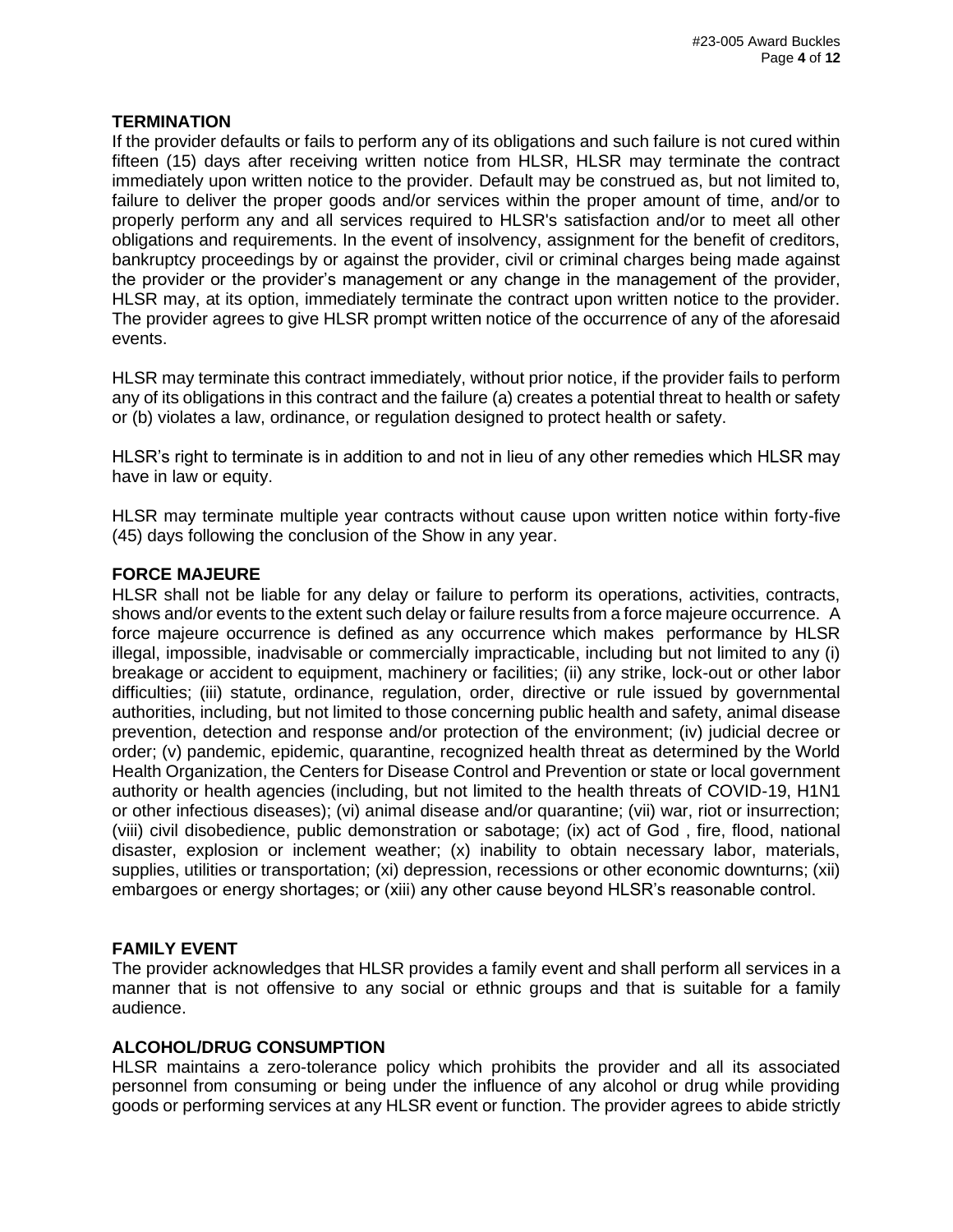by this policy, and HLSR shall have the right to immediately terminate the contract if the provider is in breach of it.

#### **AUDIT RIGHTS**

Upon request by HLSR, the provider shall provide agreements by and between the provider and any subcontractor, including all applicable insurance certificates.

#### **ASSIGNMENT**

The contract and all obligations assumed, and rights granted hereunder may not be assigned, sold or transferred by the provider by operation of law or otherwise without the prior written consent of HLSR, which may be withheld at its sole discretion.

#### **GOVERNING LAW AND VENUE**

If this Request for Proposal becomes a binding contract, the provider agrees that the contract is made, entered into and performable in Harris County, Texas and shall in all respects be interpreted, enforced and governed under the laws of the state of Texas, without regard to its rules of conflict of laws. The provider agrees that the proper venue for all disputes and claims that may arise out of or related to the contract shall be in Harris County, Texas and waives all claims that venue is proper in any location other than Harris County, Texas. If any part of this contract is determined to be invalid or unenforceable, it does not affect the validity of the remainder of the contract.

# **OPERATION OF GOLF CARTS, ALL-TERRAIN VEHICLES, UTILITY TASK VEHICLES**

Contractors Safety training must be taken by any provider (and representatives) who will operate a golf cart, all-terrain vehicle, or utility task vehicle during the Show. The training course consists of an online multi-slide presentation followed by a quiz. After completing the training, the provider will receive an email stating whether the course was passed. If the provider (or a representative) fails, he/she must re-take the course until it is passed. All golf carts, all-terrain vehicles, or utility task vehicles supplied by HLSR will only be issued to those who have been certified through the online class. This is required for any golf cart, all-terrain vehicle, or utility task vehicle operating on HLSR property even those brought by a contractor/provider.

All golf carts, all-terrain vehicles, and utility task vehicles must be properly permitted by HLSR prior to them being used on any HLSR property. A licensed tag must be attached to all golf carts, all-terrain vehicles, and utility task vehicles. The provider must complete the HLSR Small Motor Agreement and have an approved certificate of insurance on file prior to any golf cart, all-terrain vehicle, or utility task vehicle being operated on any HLSR property.

#### **INDEPENDENT CONTRACTOR**

The provider is and shall remain an independent contractor in performing the services under this contract and shall determine the manner and means by which results are to be obtained. The provider shall maintain complete control of its workers and operations incident to the proper performance and completion of this contract, including that of its subcontractors, agents and affiliates. Neither the provider nor anyone employed or engaged by it shall be, represent, act, purport to act or be deemed to be an agent, representative, employee or servant of HLSR, nor shall the provider or anyone employed or engaged by it be treated as an employee of HLSR for any purpose, including tax and social security coverage and withholding or any benefit provided by HLSR. Nothing in this contract shall be deemed to create any form of partnership, principalagent relationship, employer-employee relationship, or joint venture between the parties.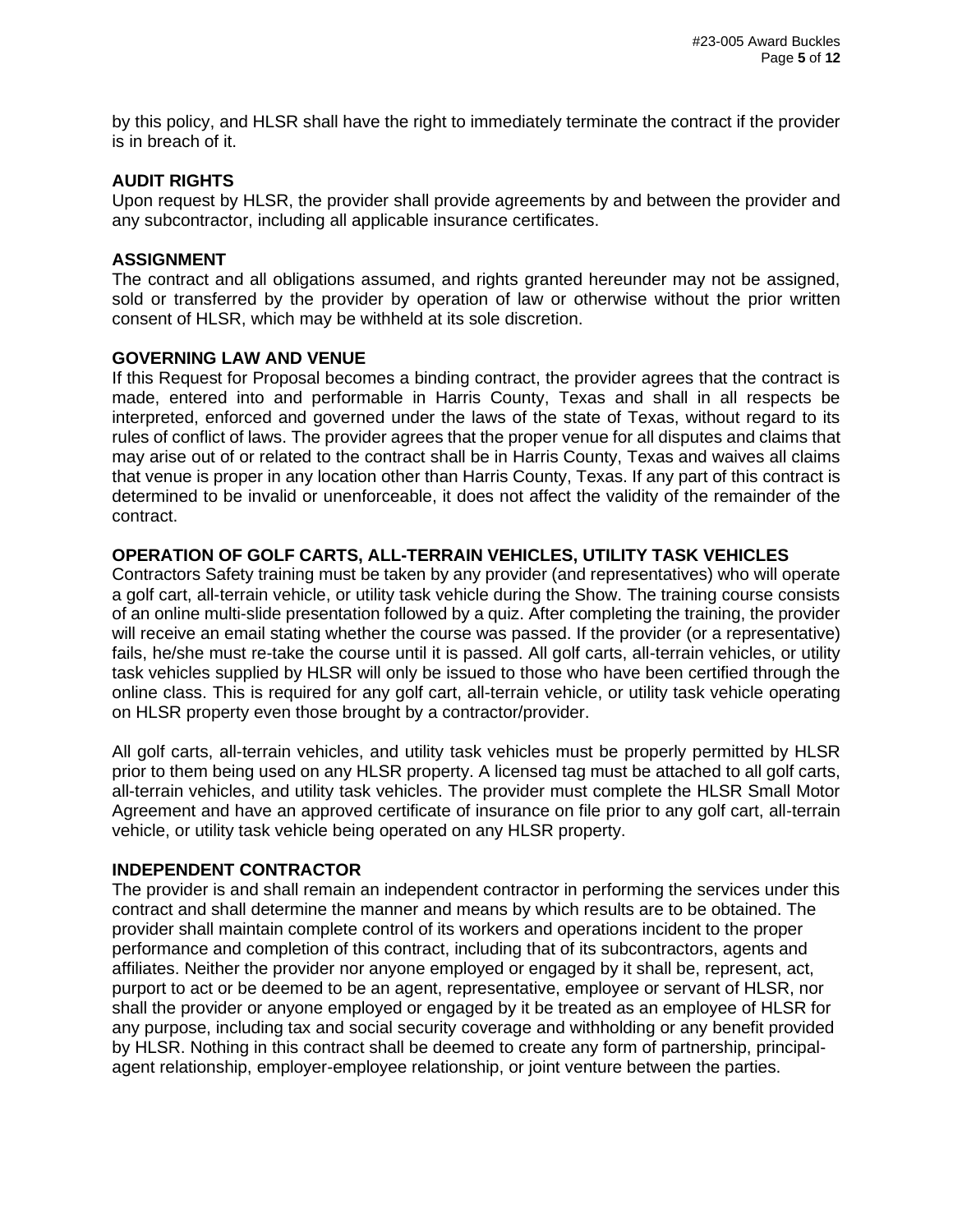# **SPECIAL REQUIREMENTS / INSTRUCTIONS**

The following requirements and instructions supersede GENERAL REQUIREMENTS where applicable.

# **SCOPE**

HLSR will receive proposals from vendors that can provide various belt buckles and related items for the 2023 show.

# **RENEWAL**

If agreed to by both parties, the original agreement, as amended from time to time, at the same terms, conditions, and pricing **can be renewed for an additional two years**. Each renewal would be a one (1) year increment.

# **GENERAL DESCRIPTION**

Provide all labor, materials, supplies and equipment necessary to produce and deliver the item(s) described herein and as directed by HLSR staff.

# **PROPOSAL REQUIREMENTS**

- Proposed buckles and pricing will be submitted on a **Price Sheet** (see Page 8).
	- One item per Price Sheet. Reproduce the Price Sheet as needed.
	- You can submit up to (3) designs.
	- A photo, sketch, or drawing of each item must be submitted with quote.
	- Please denote what each color represents (gold, silver, copper, etc.)
	- Initial all Price Sheets and return them along with your signed quote.
- Any fees and charges (ex: set-up, delivery charges) are to be identified separately.
- While product cost is of high importance, quality, customer service, delivery and order turn around capability, and ability to personalize some items will be given equal consideration in the selection process.
- You **must** include physical samples of similar type buckles that the provider is proposing. (ex: For a buckle with a target price of \$150, would need to see a physical sample of a comparable buckle that is already made). All samples will be returned by HLSR.
- Provide, in writing, the following information:
	- The location(s) of your production facility(s).
	- A list of references from customers with similar type quantities.
	- Your quality control processes.
- An actual production sample will be required of the winning provider. **This production sample is to be made with all of the specifications listed in this document and any**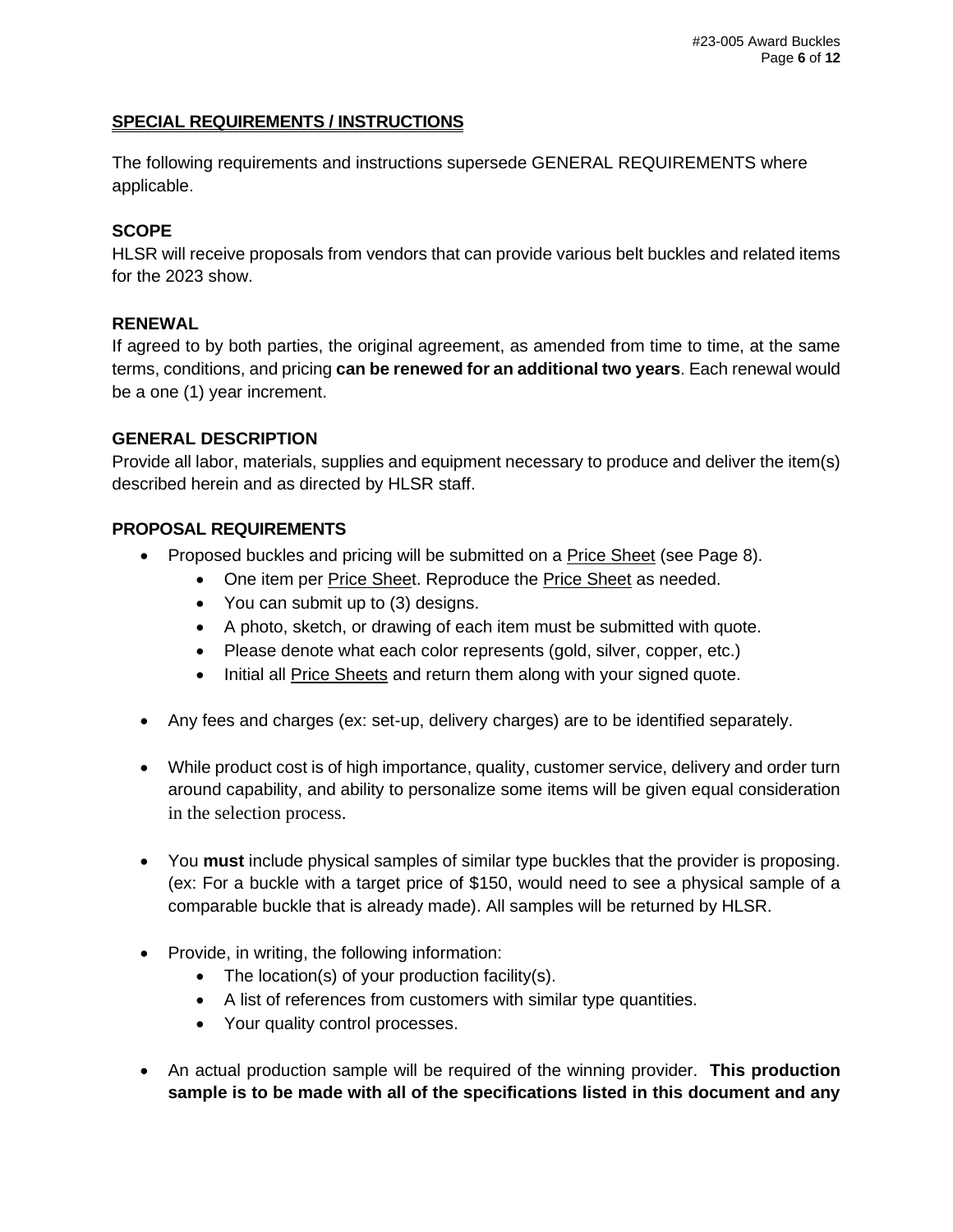**changes made during the review process**. This sample will be used to compare ordered products.

• The winning provider is expected to review all items prior to them being delivered. HLSR reserves the right to reject all incorrect/unacceptable buckles (ex: misspelled words, inconsistent finish, wrong coloring, etc.). Provider shall bare all expenses/costs to get an incorrect buckle fixed/replaced in a timely manner.

# **SPECIFICATIONS**

- Must use only quality plating where applicable
- Must be stamped or coined in high relief quality
- Buckles may contain both gold and silver elements
- Bowlegged H must be raised/3-D, no less than 1/16" high
- Must include the show year (ex: 2023)
- Must have the ability to engrave/personalize with deep engraving & color fill
- Buckles to come in an attractive box/packaging
- Business awarded to multiple bidders at discretion of HLSR
- All buckles must be delivered NO LATER THAN January 15, 2023.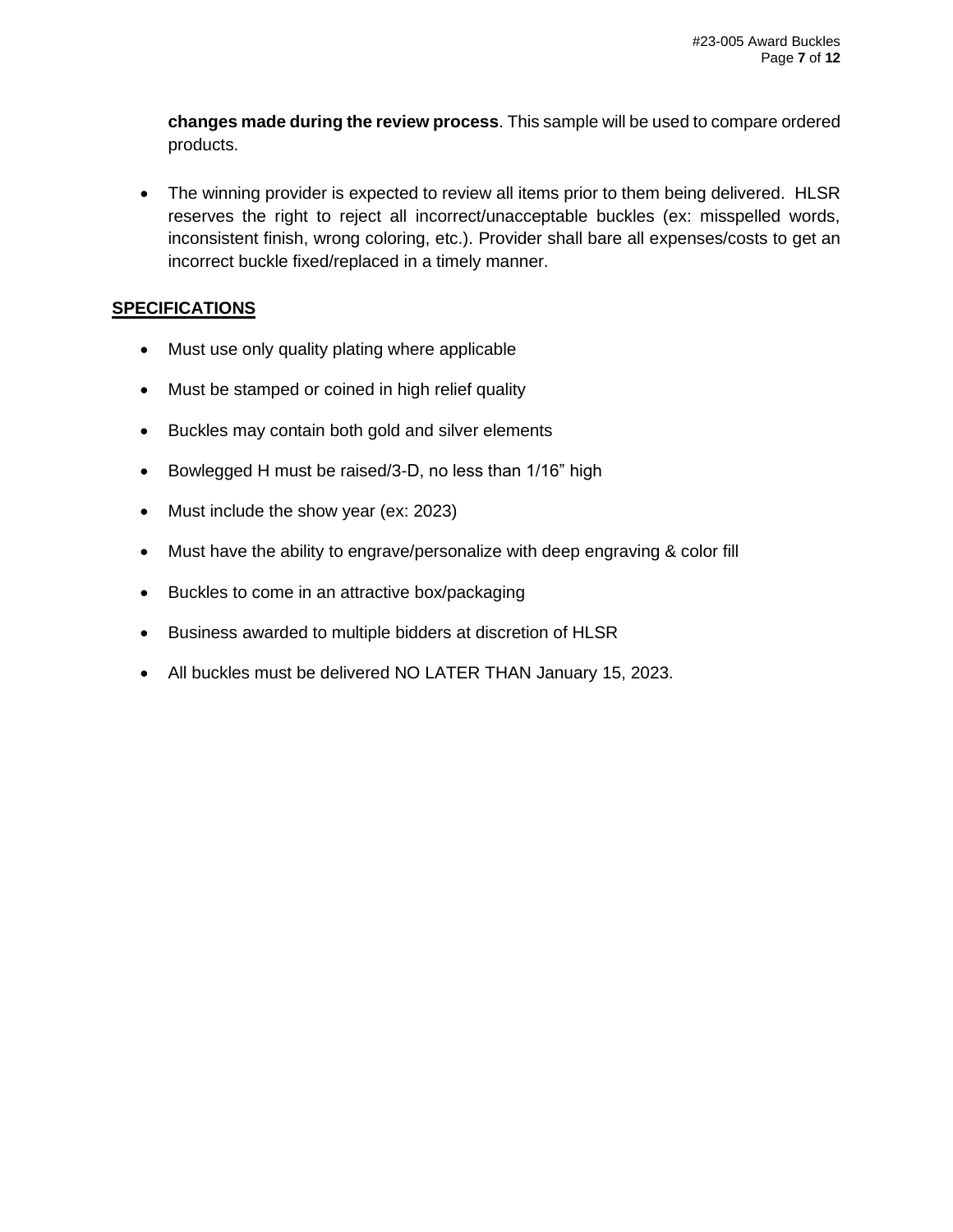# **TYPES OF BUCKLES & PRICE RANGE FOR EACH**

- Auctions
	- Estimated Qty: 1,750
	- Target Price Range: \$125-\$175
- Wine
	- Estimated Qty: 725
	- Target Price Range: \$125-\$175
- WCBBQ
	- Estimated Qty: 13
	- Target Price Range: \$125-\$175
- Mutton Bustin'
	- Estimated Qty: 20
	- Target Price Range: \$100-\$150
- Sheep & Goat Open
	- Estimated Qty: 45
	- Target Price Range: \$75-\$100
- Sheep & Goat Youth
	- Estimated Qty: 21
	- Target Price Range: \$100-\$125
- JCC & Associations
	- Estimated Qty: 165
	- Target Price Range: \$100-\$125
- Breed Champions
	- Estimated Qty: 168
	- Target Price Range: \$125-\$150
- Calf Scramble
	- Estimated Qty: 30
	- Target Price Range: \$125-\$150
- Grand Champions
	- Estimated Qty: 20
	- Target Price Range: \$175-\$200
- Ranching & Wildlife
	- Estimated Qty: 87
	- Target Price Range: \$175-\$200
- Calf Scramble 1st Catch
	- Estimated Qty: 16
	- Price Range: \$75-\$125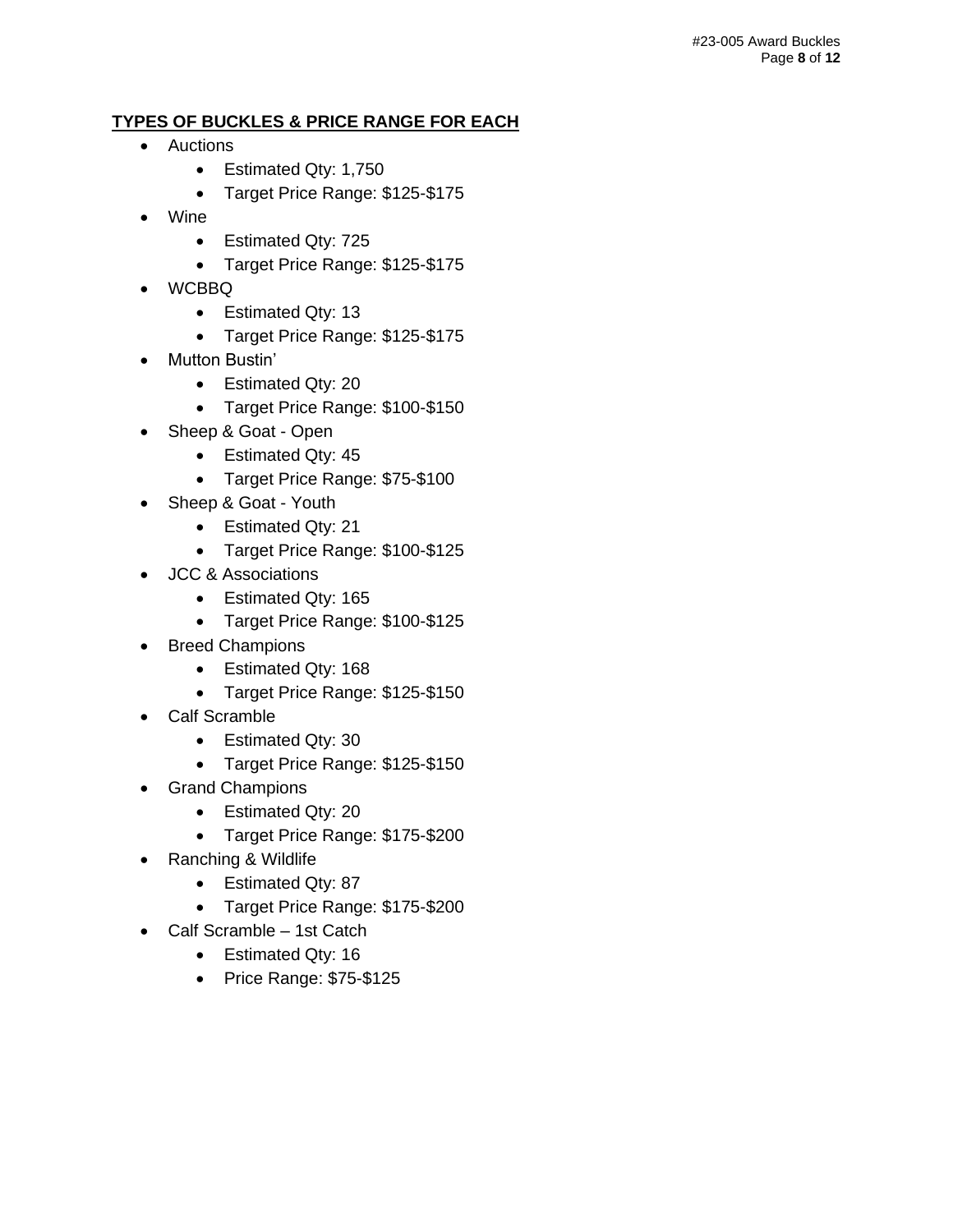# **PRICE SHEET**

| Company Name: _______________________ |                                                                                                                                                                                                                                                                                                                                                                     |      |
|---------------------------------------|---------------------------------------------------------------------------------------------------------------------------------------------------------------------------------------------------------------------------------------------------------------------------------------------------------------------------------------------------------------------|------|
| Price:                                | $\begin{picture}(20,10) \put(0,0){\vector(1,0){100}} \put(15,0){\vector(1,0){100}} \put(15,0){\vector(1,0){100}} \put(15,0){\vector(1,0){100}} \put(15,0){\vector(1,0){100}} \put(15,0){\vector(1,0){100}} \put(15,0){\vector(1,0){100}} \put(15,0){\vector(1,0){100}} \put(15,0){\vector(1,0){100}} \put(15,0){\vector(1,0){100}} \put(15,0){\vector(1,0){100}} \$ | Type |
|                                       |                                                                                                                                                                                                                                                                                                                                                                     |      |
|                                       |                                                                                                                                                                                                                                                                                                                                                                     |      |
|                                       |                                                                                                                                                                                                                                                                                                                                                                     |      |
|                                       |                                                                                                                                                                                                                                                                                                                                                                     |      |
|                                       |                                                                                                                                                                                                                                                                                                                                                                     |      |
|                                       |                                                                                                                                                                                                                                                                                                                                                                     |      |
|                                       |                                                                                                                                                                                                                                                                                                                                                                     |      |
|                                       |                                                                                                                                                                                                                                                                                                                                                                     |      |
|                                       |                                                                                                                                                                                                                                                                                                                                                                     |      |
|                                       |                                                                                                                                                                                                                                                                                                                                                                     |      |
|                                       |                                                                                                                                                                                                                                                                                                                                                                     |      |
|                                       |                                                                                                                                                                                                                                                                                                                                                                     |      |
|                                       |                                                                                                                                                                                                                                                                                                                                                                     |      |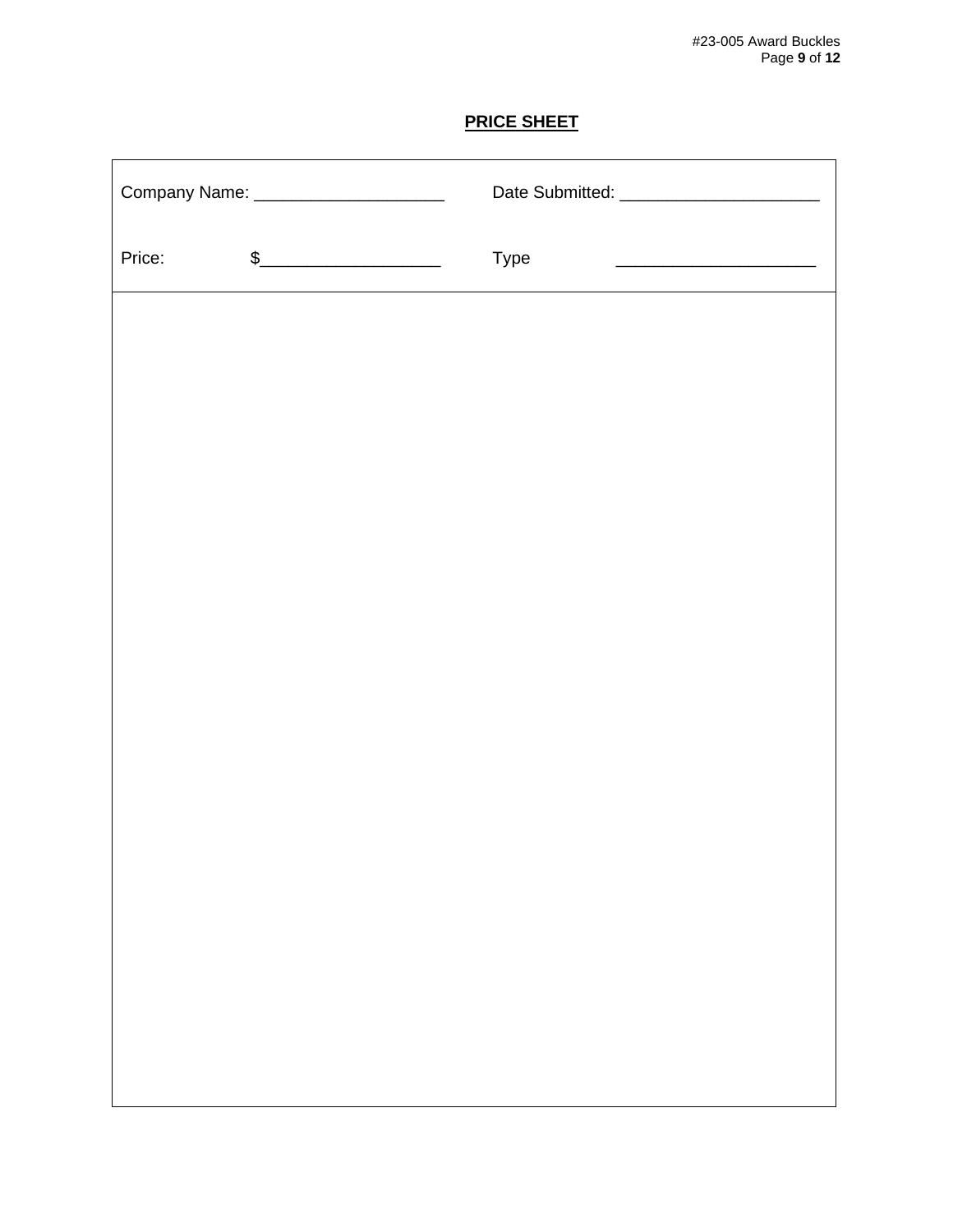# **SUBMITTAL REQUIREMENTS**

# **RETURN THIS PAGE ALONG WITH PRICING PROPOSAL HARD COPY OR EMAIL ONLY**

**Houston Livestock Show and Rodeo™ Attn: John Dickey NRG Center 3 NRG Park Houston, Texas 77054**

**[dickey@rodeohouston.com](mailto:dickey@rodeohouston.com)**

**YOUR SIGNATURE ATTESTS TO YOUR OFFER TO PROVIDE THE GOODS AND/OR SERVICES DESCRIBED IN THIS PROPOSAL.**

**ONCE SIGNED BY BOTH PARTIES, THIS DOCUMENT IS CONSIDERED YOUR PURCHASE ORDER AND A BINDING CONTRACT.**

**OFFERED BY**: \_\_\_\_\_\_\_\_\_\_\_\_\_\_\_\_\_\_\_\_\_\_\_\_\_\_\_\_\_\_\_\_\_\_\_\_\_\_\_\_\_\_\_\_\_\_\_\_\_\_\_\_\_\_\_\_\_\_\_\_\_\_\_\_ **Signature Title** \_\_\_\_\_\_\_\_\_\_\_\_\_\_\_\_\_\_\_\_\_\_\_\_\_\_\_\_\_\_\_\_\_\_\_\_\_\_\_\_\_\_\_\_\_\_\_\_\_\_\_\_\_\_\_\_\_\_\_\_\_\_\_\_ **Printed Name** \_\_\_\_\_\_\_\_\_\_\_\_\_\_\_\_\_\_\_\_\_\_\_\_\_\_\_\_\_\_\_\_\_\_\_\_\_\_\_\_\_\_\_\_\_\_\_\_\_\_\_\_\_\_\_\_\_\_\_\_\_\_\_\_ **Phone Email** \_\_\_\_\_\_\_\_\_\_\_\_\_\_\_\_\_\_\_\_\_\_\_\_\_\_\_\_\_\_\_\_\_\_\_\_\_\_\_\_\_\_\_\_\_\_\_\_\_\_\_\_\_\_\_\_\_\_\_\_\_\_\_\_ **Company Name Date ACCEPTED BY**: \_\_\_\_\_\_\_\_\_\_\_\_\_\_\_\_\_\_\_\_\_\_\_\_\_\_\_\_\_\_\_\_\_\_\_\_\_\_\_\_\_\_\_\_\_\_\_\_\_\_\_\_\_\_\_\_\_\_\_\_\_\_\_\_ **Signature Title** \_\_\_\_\_\_\_\_\_\_\_\_\_\_\_\_\_\_\_\_\_\_\_\_\_\_\_\_\_\_\_\_\_\_\_\_\_\_\_\_\_\_\_\_\_\_\_\_\_\_\_\_\_\_\_\_\_\_\_\_\_\_\_\_ **Printed Name** \_\_\_\_\_\_\_\_\_\_\_\_\_\_\_\_\_\_\_\_\_\_\_\_\_\_\_\_\_\_\_\_\_\_\_\_\_\_\_\_\_\_\_\_\_\_\_\_\_\_\_\_\_\_\_\_\_\_\_\_\_\_\_\_ **Phone Email** \_\_\_\_\_\_\_\_\_\_\_\_\_\_\_\_\_\_\_\_\_\_\_\_\_\_\_\_\_\_\_\_\_\_\_\_\_\_\_\_\_\_\_\_\_\_\_\_\_\_\_\_\_\_\_\_\_\_\_\_\_\_\_\_ **Company Name Date** Date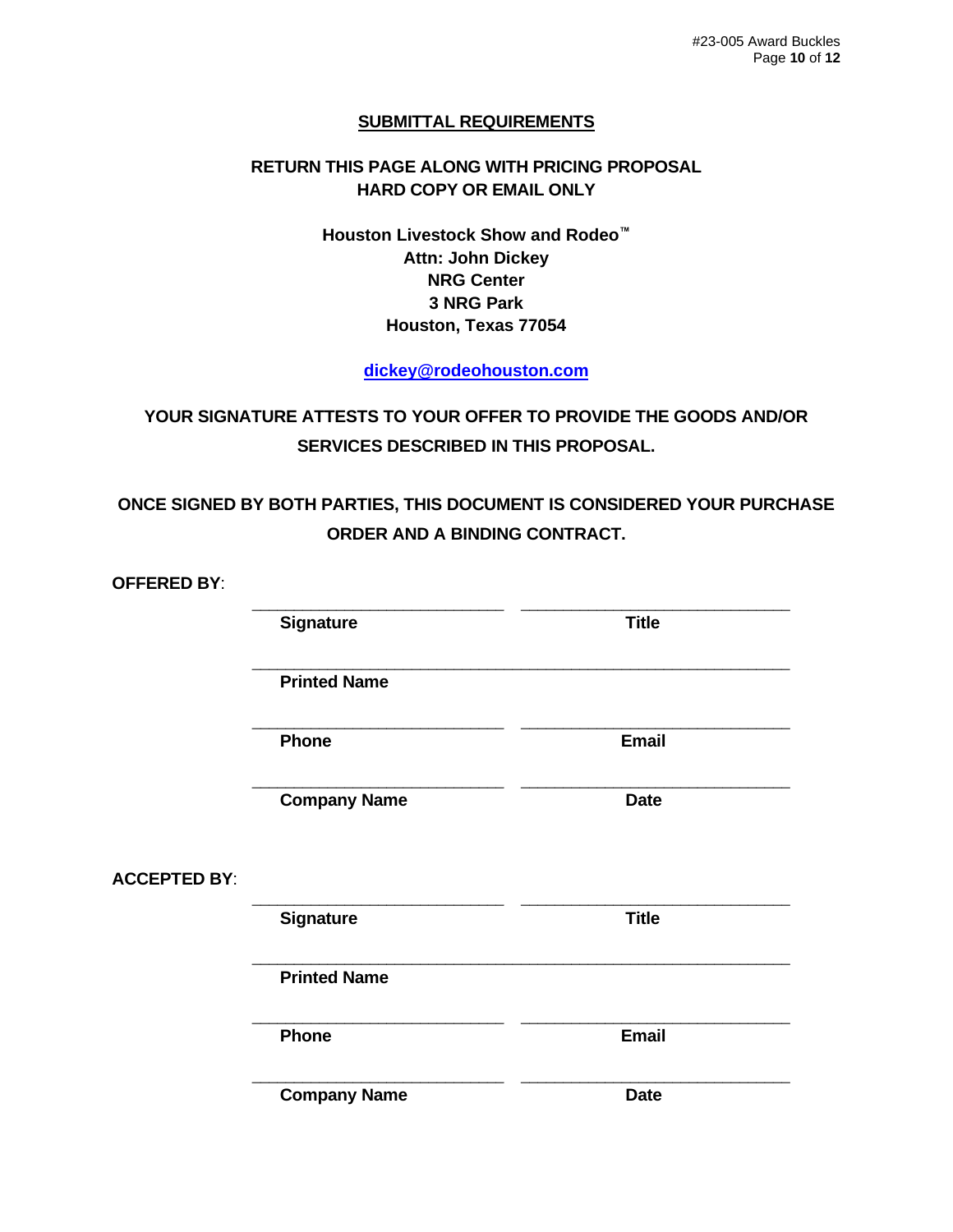# **EXHIBIT "A"**

### **INSURANCE REQUIREMENTS**

#### Commercial General Liability

| Each Occurrence                         | \$1 million |
|-----------------------------------------|-------------|
| Products/Completed Operations Aggregate | \$1 million |
| General Aggregate/all other Claims      | \$2 million |

Policy shall be endorsed:

- Additional insured endorsement with respect to Houston Livestock Show and Rodeo, Inc., Houston Livestock Show and Rodeo Educational Fund, and Corral Club, Inc. (hereafter, collectively, "HLSR") equivalent to CG2037 & CG2010
- Waiver of subrogation in favor of HLSR
- Endorsed to provide policy is primary and non-contributory to policies carried by **HLSR**

Coverage shall include:

- Personal injury and advertising injury
- Broad form property damage coverage
- Products Completed Operations
- Medical Payments
- Fire Legal Liability

These limits may be provided by a combination of the CGL policy and umbrella/excess insurance.

Automobile Liability

**Combined Single Limit 1988 Combined Single Limit 31 million** 

Policy shall be endorsed:

- Additional insured endorsement with respect to Houston Livestock Show and Rodeo, Inc., Houston Livestock Show and Rodeo Educational Fund, and Corral Club, Inc. (hereafter, collectively, "HLSR")
- Waiver of subrogation in favor of HLSR
- Endorsed to provide policy is primary and non-contributory to policies carried by **HLSR**

Coverage shall include:

- Bodily injury, death and property
- All owned, non-owned and hired vehicles

#### Workers Compensation/Employers Liability

| <b>Workers Compensation</b>         | Statutory   |
|-------------------------------------|-------------|
| Employers Liability (each accident) | \$1 million |
| Disease – policy limit              | \$1 million |
| Disease – each employee             | \$1 million |